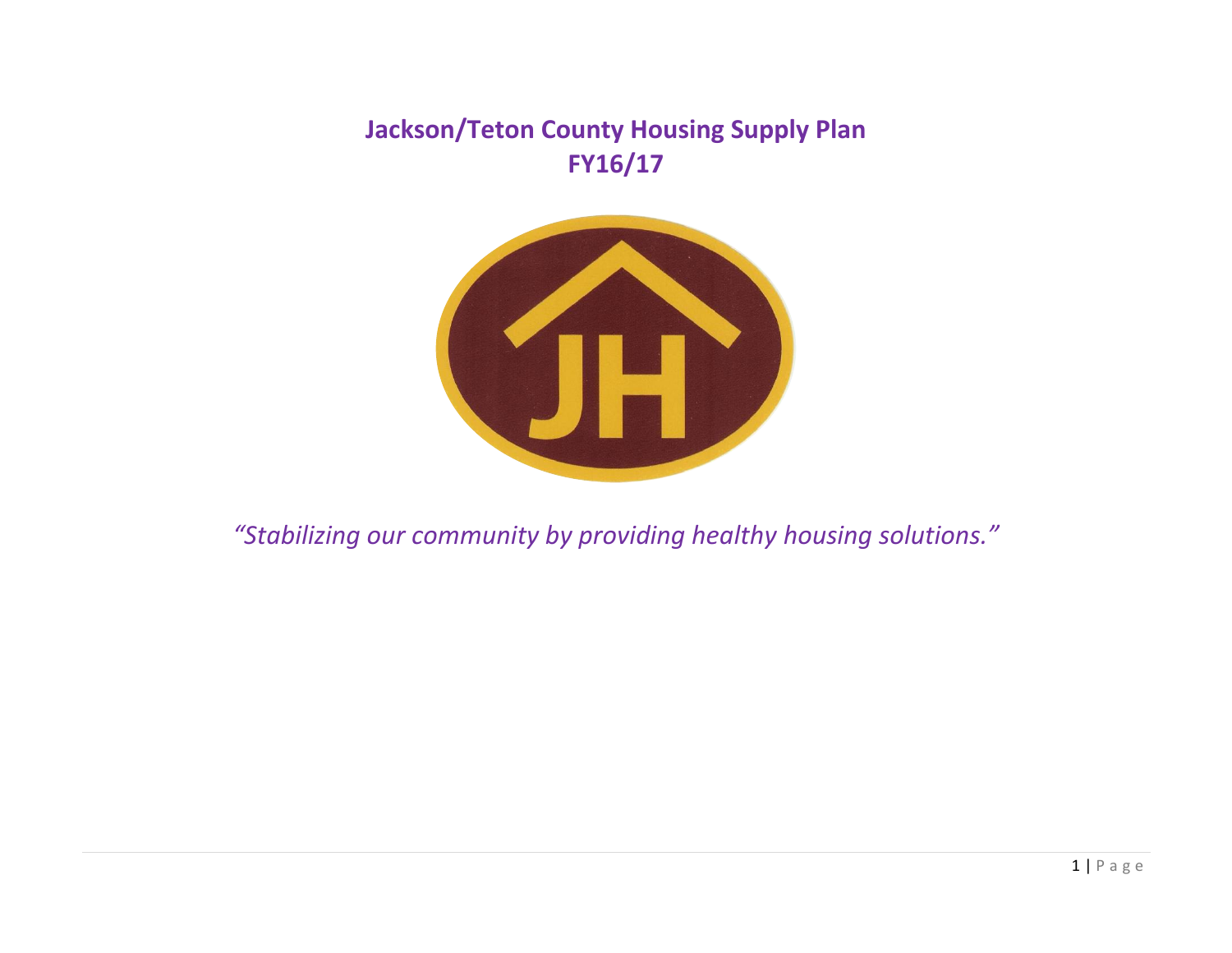#### **Executive Summary**

Housing supply guidelines for creating workforce housing:

- 1. A multi-faceted approach to promote workforce housing. This will include land development regulation revisions and rezoning of selected sites, consistent with the 2012 Comprehensive Plan, and an assessment of currently owned public land for housing opportunities.
- 2. Housing constructed with public subsidies will be deed restricted to ensure affordability for the workforce. Projects that provide housing for working households earning <120% AMI will be prioritized.
- 3. Public funds will be spent on land acquisition, project design, preservation and construction of workforce housing.

#### **Purchase. Preserve. Partner.**

**Purchase** land in Complete Neighborhoods, consistent with the Comprehensive Plan, to develop workforce housing.

**Preserve** existing homes, restrict their future sales prices in perpetuity to maintain their affordability for the workforce, and then resell them with the restriction.

**Partner** with the private sector to construct housing on purchased sites or on land currently owned by the Town or County. Retain ownership of the land when Town/County property is developed, preserving in perpetuity the affordability of the housing.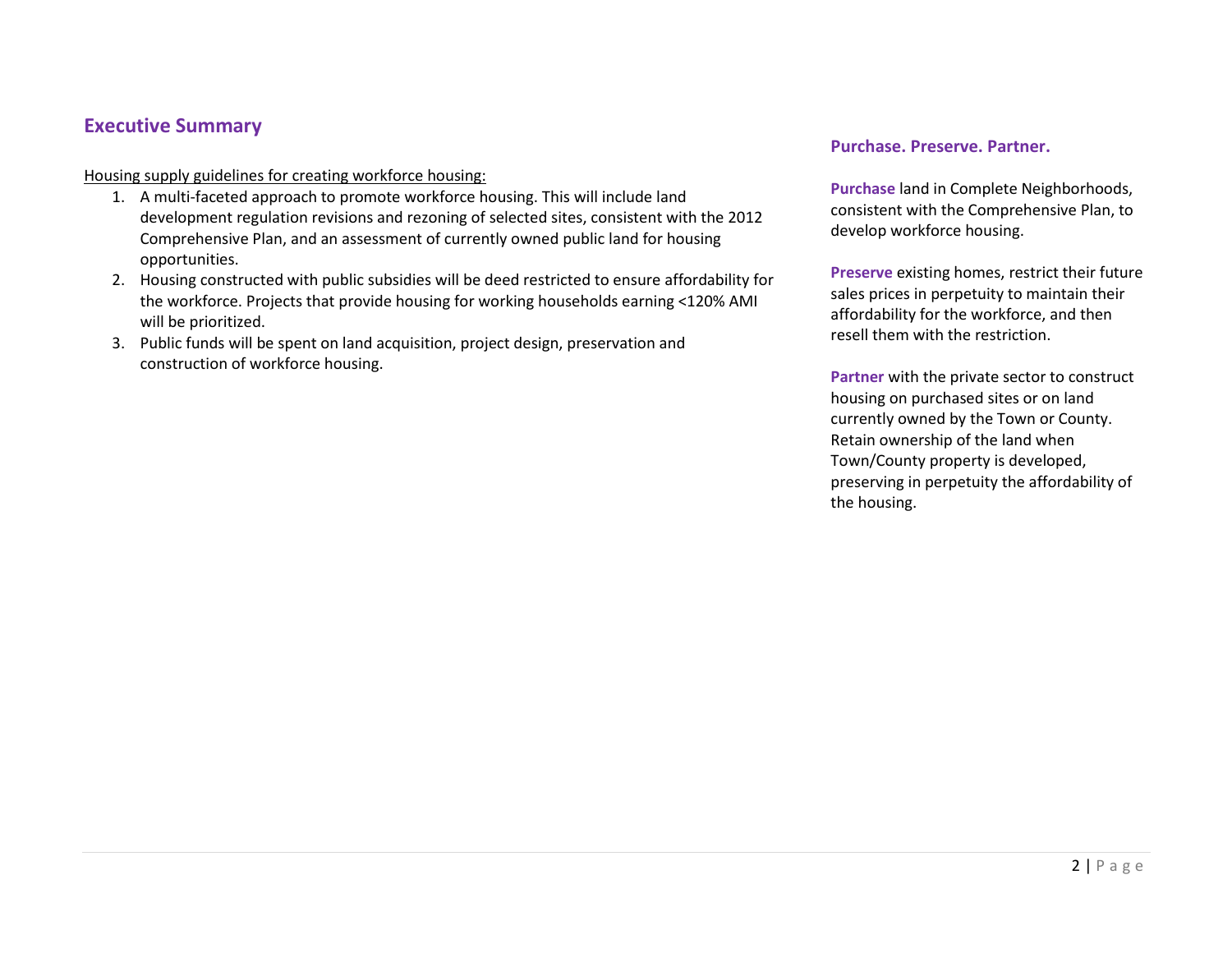#### **Introduction**

Jackson and Teton County have historically been characterized by a socially and economically diverse population, united by a community commitment to Ecosystem Stewardship, Growth Management, and Quality of Life. The 2012 Comprehensive Plan set the goal of ensuring that at least 65% of our local workforce lives locally. Achieving this benchmark allows our community to protect local working families; provide for a stable tax base; create neighborhood accountability; promote generational continuity; increase civic, social, and economic investment; limit commuters on our roads; and protect our open spaces and scenic vistas.

**Ultimately, by providing housing opportunities that support a resident workforce, we are creating a healthy, stable community with a high quality of life and visitor experience.**

Workforce housing is not a new challenge to the valley; for more than 30 years, employers, the government, housing organizations, and the private sector have come up with creative ways to house our community's workforce.

# **Currently, 62% of the workforce lives in nearly 1,500 restricted units and free market housing.**



To bridge the gap, the community must address the following challenges:

- **Affordability** of market housing and existing shortages of workforce housing
- Loss of market workforce housing stock (**leakage**) as the workforce ages and retires
- **Employees generated** from new development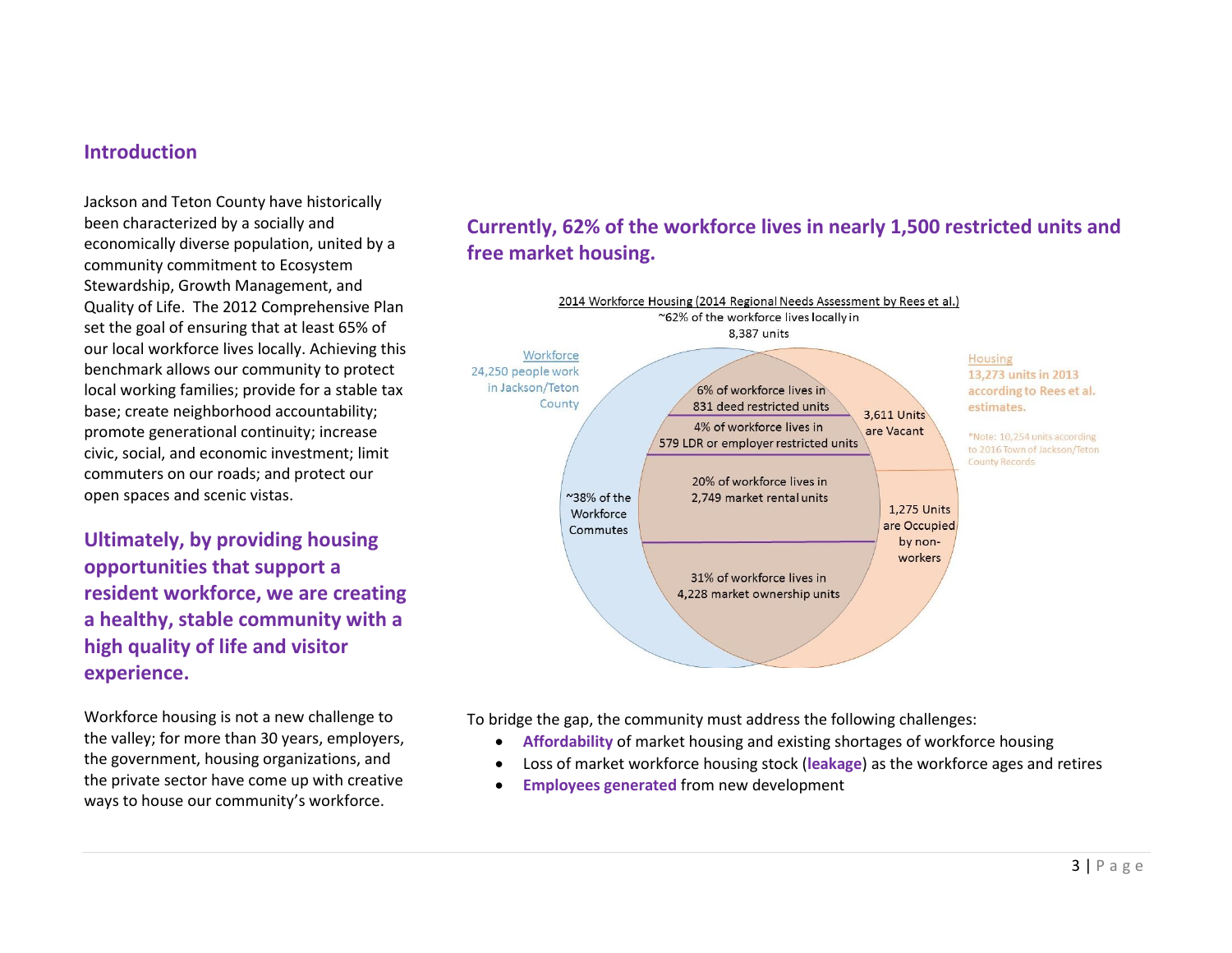## **Goals**



The 2012 Comprehensive Plan set the target of housing 65% of the workforce locally as part of community character preservation. The 2015 Jackson/Teton County Workforce Housing Action Plan set 10 -year housing goals based on status quo projected supply and projected need.

The chart on the left -hand side of this page, based on 8 housing studies publicly and privately funded, shows the annual need for rental and ownership product below 150% AMI. Over the long-term, the 2015 **Workforce Housing Action Plan says to focus public subsidies on product for 120% AMI and below.** In addition to the housing supply efforts we are already pursuing, near -term subsidies should be focused on our highest need priorities: rental product for households earning <50% AMI and ownership product for households earning 80 - 120% AMI.

From an annual plan perspective, it is important to view progress in the 10 -year context. This will allow the community to take advantage of opportunities as they arise, but will also give policymakers direction on where to invest public funds.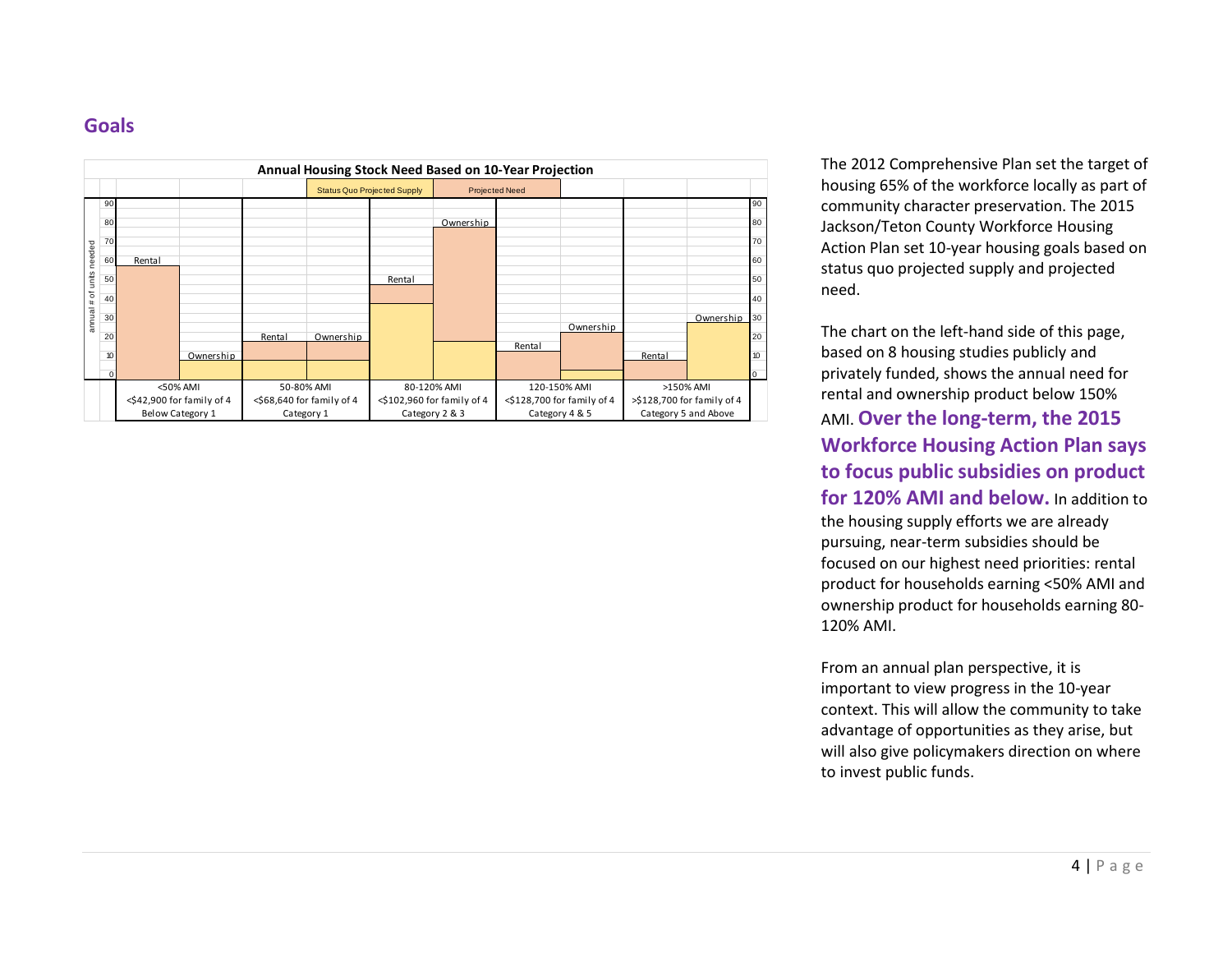### **Plan Structure**

This plan is broken out into four distinct parts:

- 1. **Capital Projects**, which include both production and preservation;
- 2. **Zoning**;
- 3. **Technical Assistance Programs**; and
- 4. **Education and Communication**.

To write these chapters, revenue assumptions were made based on the funded FY16/17 Town and County budgets and the potential for an additional half-cent local option sales tax to be applied to workforce housing efforts. The table on the right-hand side of this page breaks down these assumptions for FY18-21.

For capital projects, it is anticipated that the County will contribute 55% of the project cost and the Town will contribute 45% of the project cost.

| <b>Capital Revenue Projections: FY18/19/20/21</b> |                                |           |  |  |  |  |  |
|---------------------------------------------------|--------------------------------|-----------|--|--|--|--|--|
| <b>Source</b>                                     | <b>Description</b>             |           |  |  |  |  |  |
| <b>Teton County</b>                               | <b>General Fund</b>            | 1,000,000 |  |  |  |  |  |
| <b>Teton County</b>                               | Mitigation Fees*               | 650,000   |  |  |  |  |  |
| Town of Jackson                                   | <b>General Fund</b>            | 1,000,000 |  |  |  |  |  |
| Town of Jackson                                   | Mitigation Fees*               | 50,000    |  |  |  |  |  |
| Sales Tax                                         | <b>Community Priority Fund</b> | 6,000,000 |  |  |  |  |  |
|                                                   | Total w/o Tax                  | 2,700,000 |  |  |  |  |  |
|                                                   | Total w/ Tax                   | 8,700,000 |  |  |  |  |  |

\*Updated housing mitigation regulations will not impact projected revenue until FY18.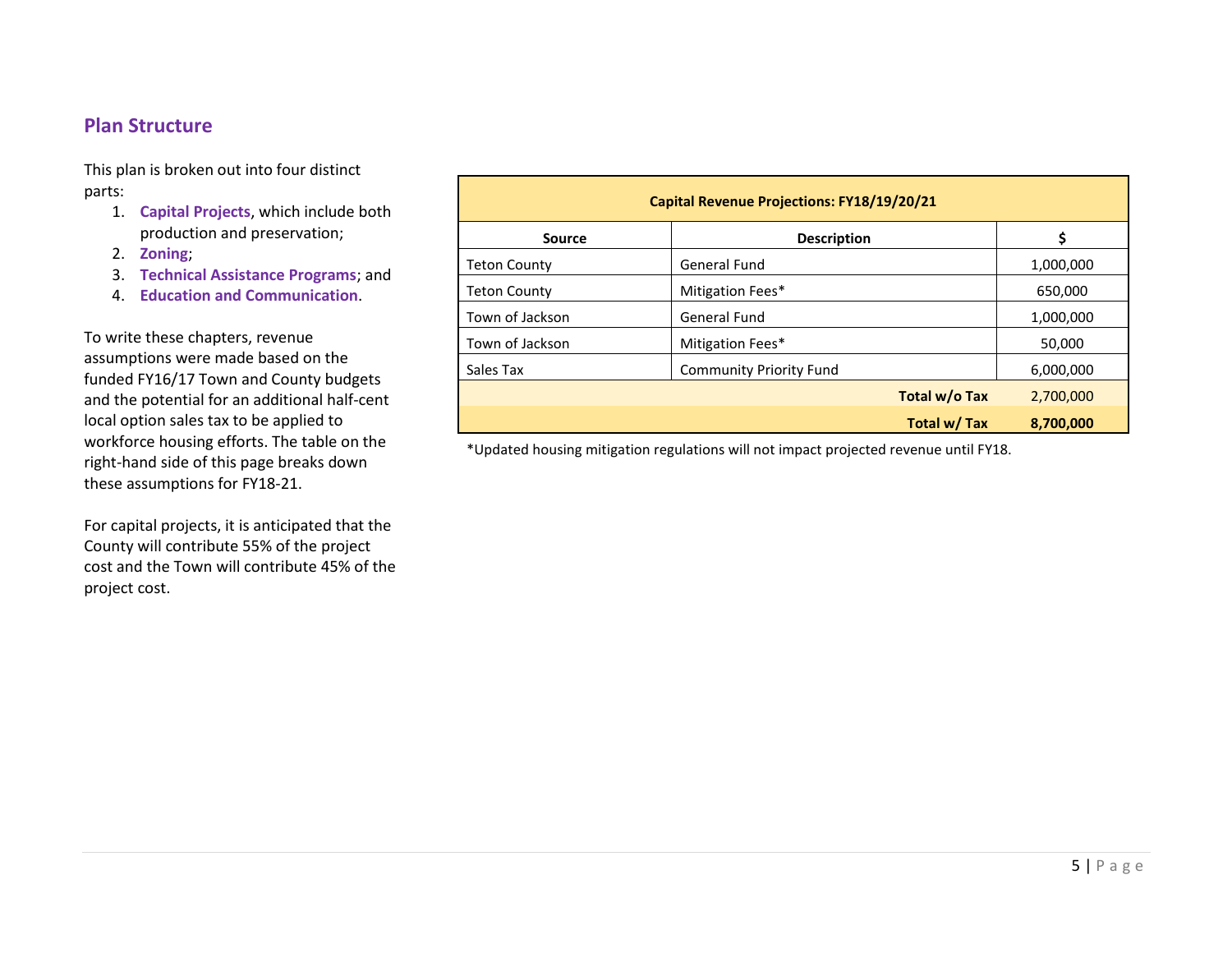# **Capital Projects**

| FY16/17 Capital Work Plan Summary     |                              |  |  |      |                                                                                                                                                                                             |  |  |  |  |
|---------------------------------------|------------------------------|--|--|------|---------------------------------------------------------------------------------------------------------------------------------------------------------------------------------------------|--|--|--|--|
| Task                                  | <b>FY 16</b><br><b>FY 17</b> |  |  | FY18 |                                                                                                                                                                                             |  |  |  |  |
|                                       | 2016                         |  |  | 2017 | <b>Description</b>                                                                                                                                                                          |  |  |  |  |
| <b>Appoint Housing Supply Board</b>   |                              |  |  |      | Appoint diverse 7 to 9-person board to advise and support the implementation of the<br>Housing Supply Plan. This board will propose annual housing goals and tactics for<br>implementation. |  |  |  |  |
| <b>Standardize Project Evaluation</b> |                              |  |  |      | Develop consistent criteria for project evaluation, define process                                                                                                                          |  |  |  |  |
| Land Inventory                        |                              |  |  |      |                                                                                                                                                                                             |  |  |  |  |
| Public Lands Inventory                |                              |  |  |      | Evaluate publicly owned land for appropriateness for density and consistency with<br>comprehensive plan                                                                                     |  |  |  |  |
| Private Lands Inventory               |                              |  |  |      | Identify and evaluate private parcels that are appropriate for density and consistent with<br>the comprehensive plan.                                                                       |  |  |  |  |
| <b>Identify and Analyze Projects</b>  |                              |  |  |      |                                                                                                                                                                                             |  |  |  |  |
| Land Acquisition & PPP                |                              |  |  |      | Based on land inventory results and supply goals, identify land acquisitions and develop                                                                                                    |  |  |  |  |
| Development                           |                              |  |  |      | RFPs for housing development.                                                                                                                                                               |  |  |  |  |
| <b>Restriction Acquisition</b>        |                              |  |  |      | Purchase restrictions in market developments.                                                                                                                                               |  |  |  |  |
| Public Land Development RFP           |                              |  |  |      | Based on land inventory results and supply goals, develop RFPs for development of<br>publicly owned land for housing.                                                                       |  |  |  |  |
| <b>Analyze Potential Programs</b>     |                              |  |  |      |                                                                                                                                                                                             |  |  |  |  |
| Feebate                               |                              |  |  |      | Using mitigation fees, purchase restrictions on occupied housing units that, once the<br>owners vacate the unit, are enforced in a rental or resale scenario.                               |  |  |  |  |
| Infrastructure Fund                   |                              |  |  |      | Create a restricted fund that provides money for infrastructure in return for restricted<br>housing units.                                                                                  |  |  |  |  |
| <b>Preservation Fund</b>              |                              |  |  |      | Create a fund (revolving, sinking, or capital) that invests in workforce housing<br>preservation by purchasing market homes, restricting, renting, and/or selling.                          |  |  |  |  |

The majority of the revenue for housing will be applied to capital projects, which will primarily focus on new housing production and workforce housing preservation. Projects are anticipated to be a mix of rental and ownership product.

For FY16/17, staff will focus efforts on:

- **identifying** and **analyzing capital projects** on which public dollars may be spent to achieve our identified housing goals,
- creating a **standard evaluation** to compare projects against,
- analyzing potential **capital programs**, and
- completing a public and private **lands inventory**.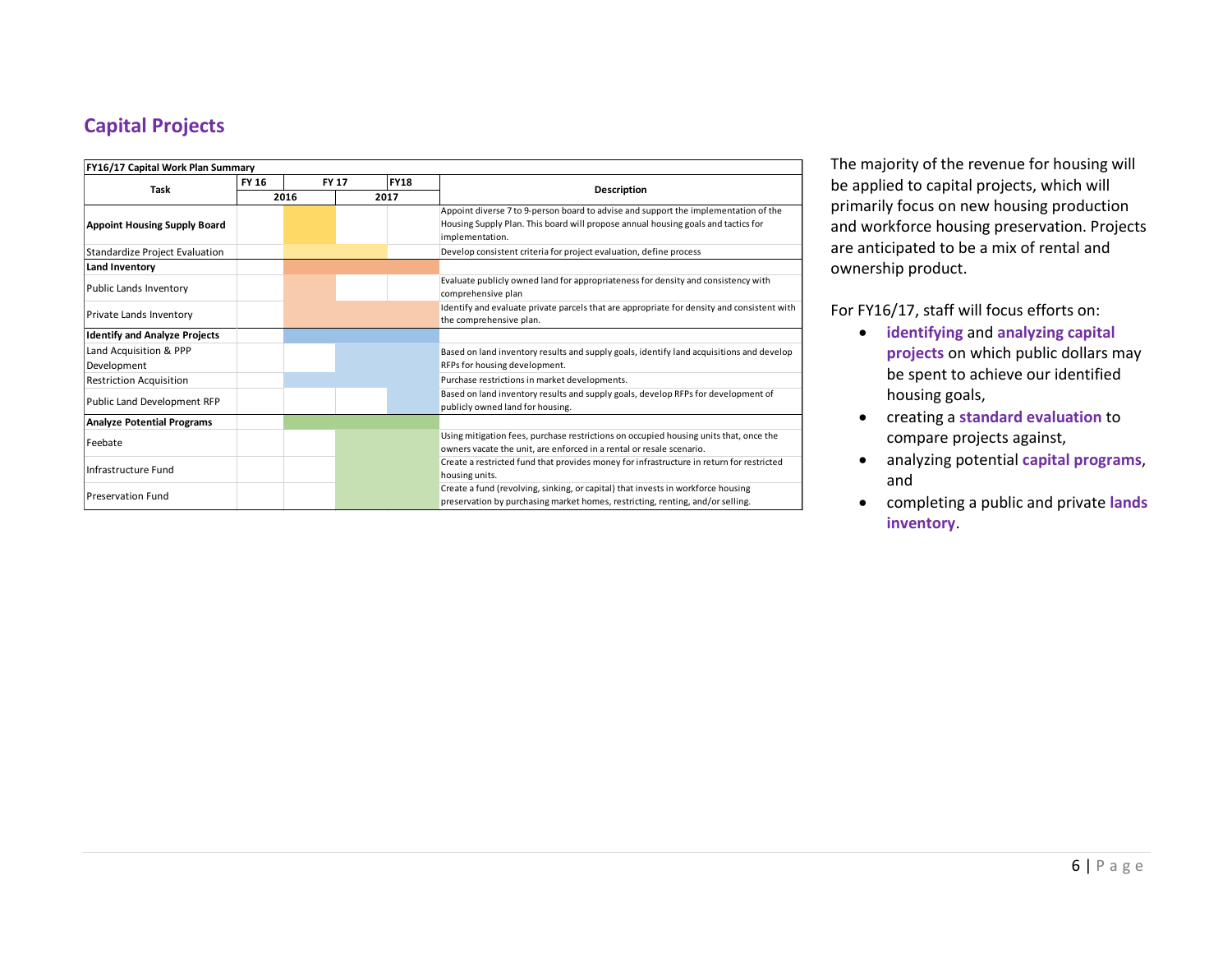| FY 17/18 Potential Capital Project List                                         |                         |                                                                                       |                    |                    |  |  |  |  |  |  |
|---------------------------------------------------------------------------------|-------------------------|---------------------------------------------------------------------------------------|--------------------|--------------------|--|--|--|--|--|--|
| Estimated Budget w/ sales tax: \$8.7M<br>Estimated Budget w/o sales tax: \$2.7M |                         |                                                                                       |                    |                    |  |  |  |  |  |  |
| Project                                                                         | Partner(s)              | Status/Notes                                                                          | % of \$2.7M Budget | % of \$8.7M Budget |  |  |  |  |  |  |
| Land Acquisition + Development                                                  |                         | TBD: RFP Process for Development   Purchase priority based on private lands inventory | 90% (\$2.43M)      | 50% (\$4.35M)      |  |  |  |  |  |  |
| <b>Preservation Fund</b>                                                        | TBD: Opportunity        | Purchase existing homes, restrict, rent and/or sell                                   | 0%                 | 15% (\$1.305M)     |  |  |  |  |  |  |
| Feebate                                                                         | TBD: Willing homeowners | Purchase easements on occupied units using mitigation fees                            | 0%                 | 5% (\$435,000)     |  |  |  |  |  |  |
| Develop Town Owned Land                                                         | <b>TBD: RFP Process</b> | Highest priority Town land from public lands inventory                                | 0%                 | 5% (\$435,000)     |  |  |  |  |  |  |
| Develop County Owned Land                                                       | <b>TBD: RFP Process</b> | Highest priority County land from public lands inventory                              | 0%                 | 5% (\$435,000)     |  |  |  |  |  |  |
| Infrastructure Fund                                                             | <b>TBD: RFP Process</b> | Provide infrastructure funding in exchange for units                                  | 10% (\$270,000)    | 20% (\$1.74M)      |  |  |  |  |  |  |

In November 2016, voters will consider a local option sales tax that, if passed, could contribute \$24M to housing projects over the next four years. The impacts of such a recurring revenue source would be tremendous, giving the Housing Department and elected officials the ability to thoughtfully and opportunistically approach land acquisition projects for housing.

A potential project list for FY17/18 is provided above. Subsequent years' capital projects will likely look similar to those proposed above with some changes expected as we learn which strategies and tactics are most effective.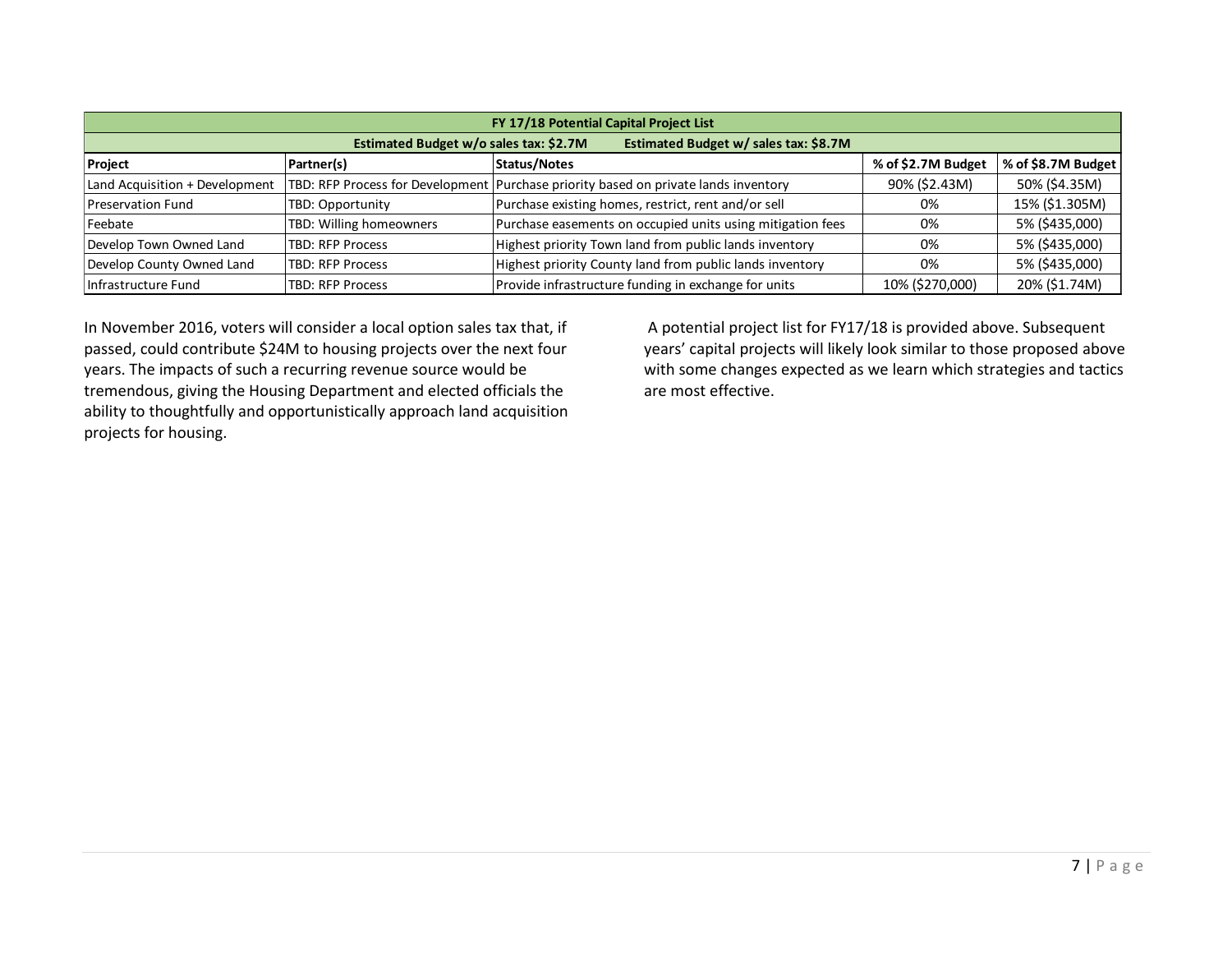# **Zoning**

| FY16/17 Zoning Work Plan Summary |              |              |      |                    |                                                                                                                                                                                                                                                                                                                                                                                                                                    |  |  |  |  |
|----------------------------------|--------------|--------------|------|--------------------|------------------------------------------------------------------------------------------------------------------------------------------------------------------------------------------------------------------------------------------------------------------------------------------------------------------------------------------------------------------------------------------------------------------------------------|--|--|--|--|
| Task                             | <b>FY 16</b> | <b>FY 17</b> |      | <b>FY 18</b>       |                                                                                                                                                                                                                                                                                                                                                                                                                                    |  |  |  |  |
|                                  | 2016         |              | 2017 | <b>Description</b> |                                                                                                                                                                                                                                                                                                                                                                                                                                    |  |  |  |  |
| <b>LDR Updates</b>               |              |              |      |                    |                                                                                                                                                                                                                                                                                                                                                                                                                                    |  |  |  |  |
| <b>Town ARU Allowances</b>       |              |              |      |                    | Update Town zoning to allow accessory residential units in all appropriate zones.                                                                                                                                                                                                                                                                                                                                                  |  |  |  |  |
| Town Zoning (Districts 3-6)      |              |              |      |                    | Provide for a variety of housing types through modifications to existing zoning and introduction of new<br>zoning and regulations where needed.                                                                                                                                                                                                                                                                                    |  |  |  |  |
| Joint Housing Mitigation LDRs    |              |              |      |                    | Update the housing mitigation requirements based on the direction in the Comprehensive Plan and<br>Housing Action Plan. Mitigation LDRs will be one part of a suite of requirements, incentives, and<br>allowances designed to ensure 65% of the workforce remains housed locally.                                                                                                                                                 |  |  |  |  |
|                                  |              |              |      |                    | The Study will identify potential changes to the Town's parking regulations and laws. It will evaluate the<br>costs and benefits to level of service, budget, housing, and transportation of multiple parking scenarios<br>that consider parking requirements, on-street parking, public parking lots, and the greater<br>transportation system as an integrated system. The study will establish a preferred parking scenario for |  |  |  |  |
| <b>Town Parking Study</b>        |              |              |      |                    | implementation through the LDRs, municipal code, public works and other appropriate means.                                                                                                                                                                                                                                                                                                                                         |  |  |  |  |

# **Zoning that requires, incentivizes, and facilitates construction of workforce housing will be critical to the success of the supply**

**program.** In parallel to the efforts of the Housing Department and its partners, the Planning Department is working on a number of tasks to add density in appropriate areas and remove barriers to the production of workforce housing.

These include:

- the allowance of Accessory Residential Units (**ARUs** ) in all Town and County zones ,
- **rental zoning** and **incentives**,
- **trailer parks** and/or **microhousing**,
- **expedited approvals**, and
- flexible land development regulations (**LDRs**).

More detail on all of these tasks can be found in the [Comprehensive Plan FY 16-17](http://www.tetonwyo.org/compplan/CompPlanAdmin/FY17WorkPlan.pdf)  [Implementation Work Plan](http://www.tetonwyo.org/compplan/CompPlanAdmin/FY17WorkPlan.pdf) adopted April 15, 2016.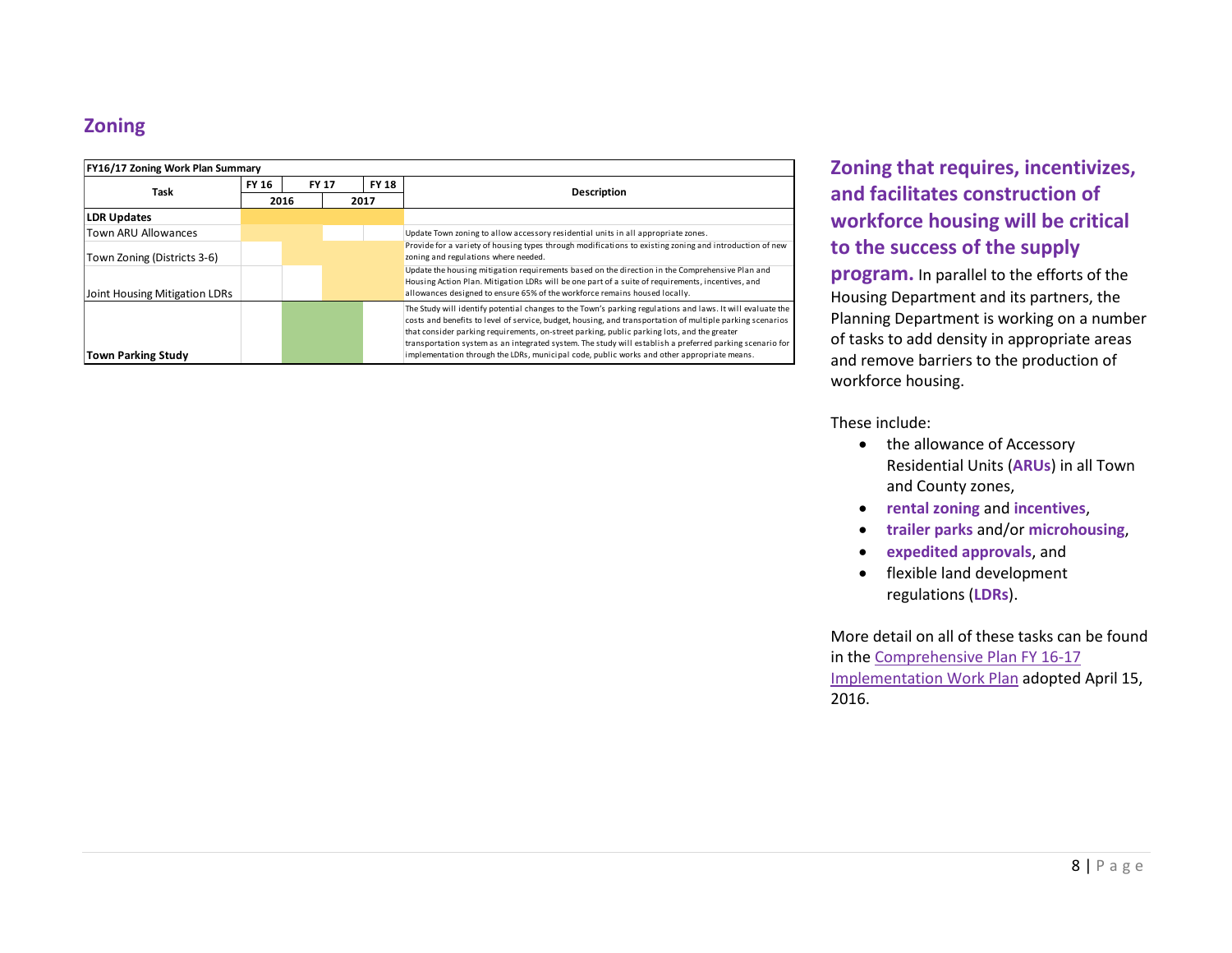## **Technical Assistance**

Technical assistance will focus on creating programs to incentivize new deed restrictions for workforce housing.

Over the next two years, staff will focus on exploring the following programs:

- a **private community fund** for new (market) homeowners;
- a **market place** for housing, both rental and ownership;
- an **affordable housing easement**; and
- ongoing **developer assistance**.

| FY16/17 Technical Assistance Work Plan Summary     |              |              |      |             |                                                                       |
|----------------------------------------------------|--------------|--------------|------|-------------|-----------------------------------------------------------------------|
|                                                    | <b>FY 16</b> | <b>FY 17</b> |      | <b>FY18</b> |                                                                       |
| Task                                               | 2016         |              | 2017 |             | <b>Description</b>                                                    |
| <b>Housing Marketplace</b>                         |              |              |      |             |                                                                       |
| Small business employee pool                       |              |              |      |             | Facilitate pooling employee housing for small businesses.             |
|                                                    |              |              |      |             | Connect businesses seeking housing solutions with developers building |
| New housing stock marketplace for employers        |              |              |      |             | housing.                                                              |
|                                                    |              |              |      |             | Connect businesses seeking housing solutions with available housing   |
| Existing housing stock marketplace for employers   |              |              |      |             | inventory.                                                            |
|                                                    |              |              |      |             | Create online resource to quickly connect renters with available      |
| New and existing housing stock service for renters |              |              |      |             | housing stock.                                                        |
| <b>Affordable Housing Easement</b>                 |              |              |      |             | Research feasibility of creating an affordable housing easement.      |
|                                                    |              |              |      |             | Work with private sector capital to create a fund for downpayment and |
| <b>Community Housing Assistance Fund</b>           |              |              |      |             | refinance assistance.                                                 |
|                                                    |              |              |      |             | Continue working with developers to maximize workforce housing stock  |
| Developer Assistance                               |              |              |      |             | within developments.                                                  |